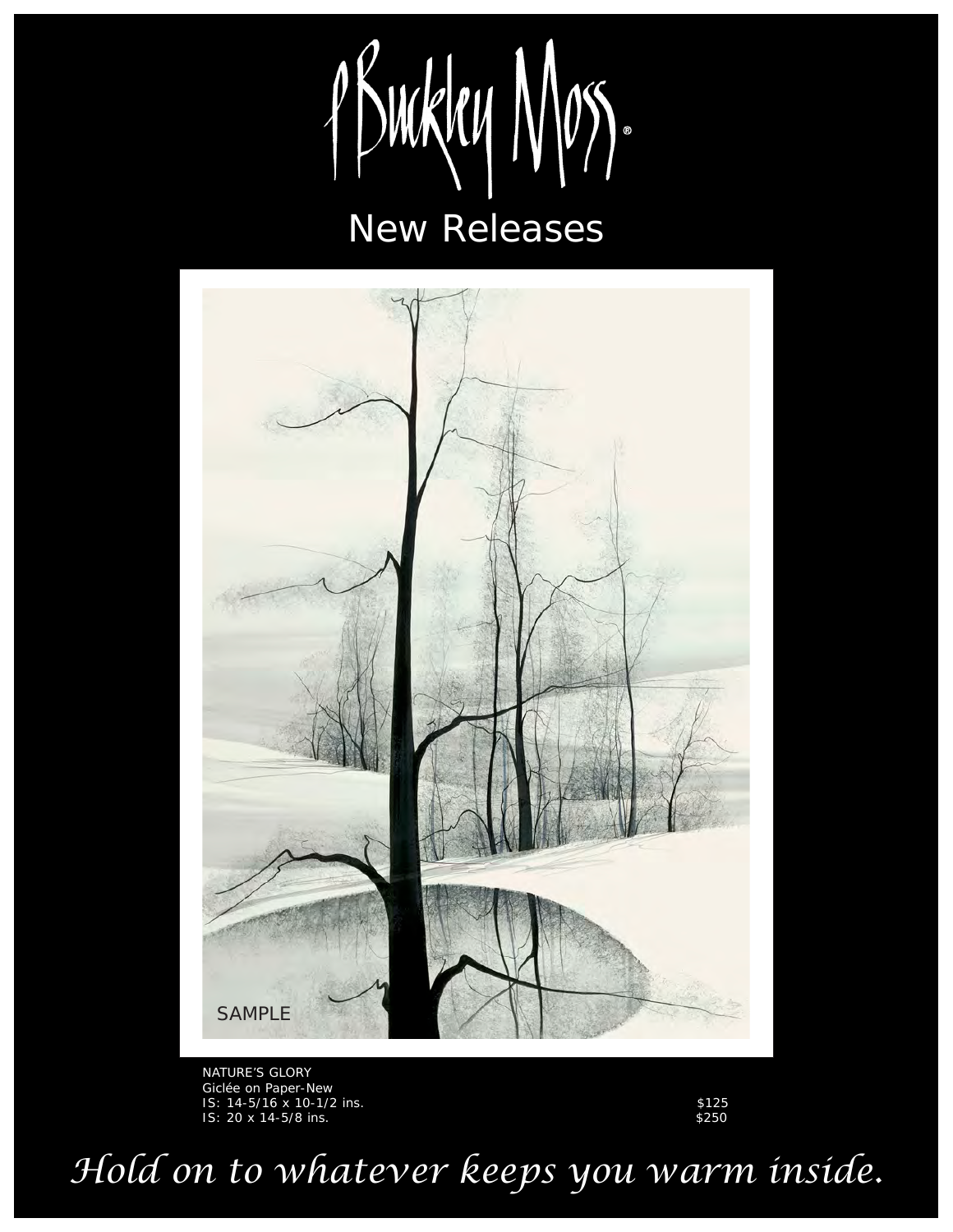

BASKET OF FROLICKS \$65 Giclée on Paper-New IS: 9-5/16 x 6-1/2 ins



PAW PRINTS ON OUR HEART \$70 Giclée on Paper-New IS: 9 x 7-3/4 ins.



WHERE THE WILD ROSE GROWS Custom-made ceramic trivet with cork backing 4-1/4 inch square Set of four \$35 Single trivet \$12



PURE CUTENESS \$50 Giclée on Paper-New IS: 5 x 5 ins.



GARDEN JEWEL \$55 Giclée on Paper-New IS: 5-1/4 x 7-1/4 ins.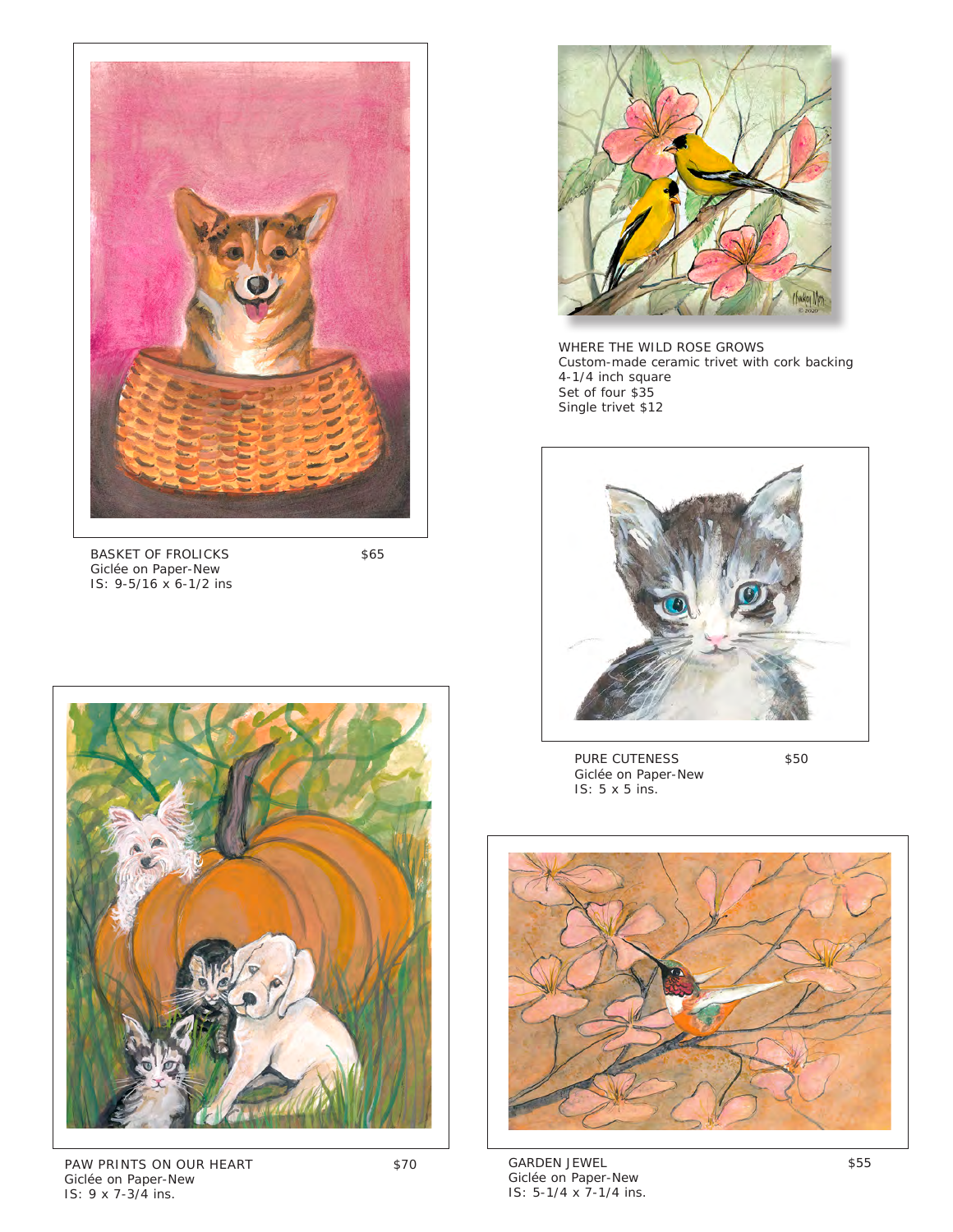

FIRST MORNING FROST \$60 Giclée on Paper-New IS: 6-1/2 x 7-1/2 ins.



EARLY MORNING FRIENDS \$60 Giclée on Paper-New IS: 6-1/2 x 7-1/2 ins.

First Morning Frost, Early Morning Friends and Crisp Morning Air are sold separately for \$60 each or the set of three can be purchased for \$170.



CRISP MORNING AIR \$60 Giclée on Paper-New IS: 6-1/2 x 7-1/2 ins.



LADY IN WAITING \$55 Giclée on Paper-New IS: 3-7/8 x 10 ins.